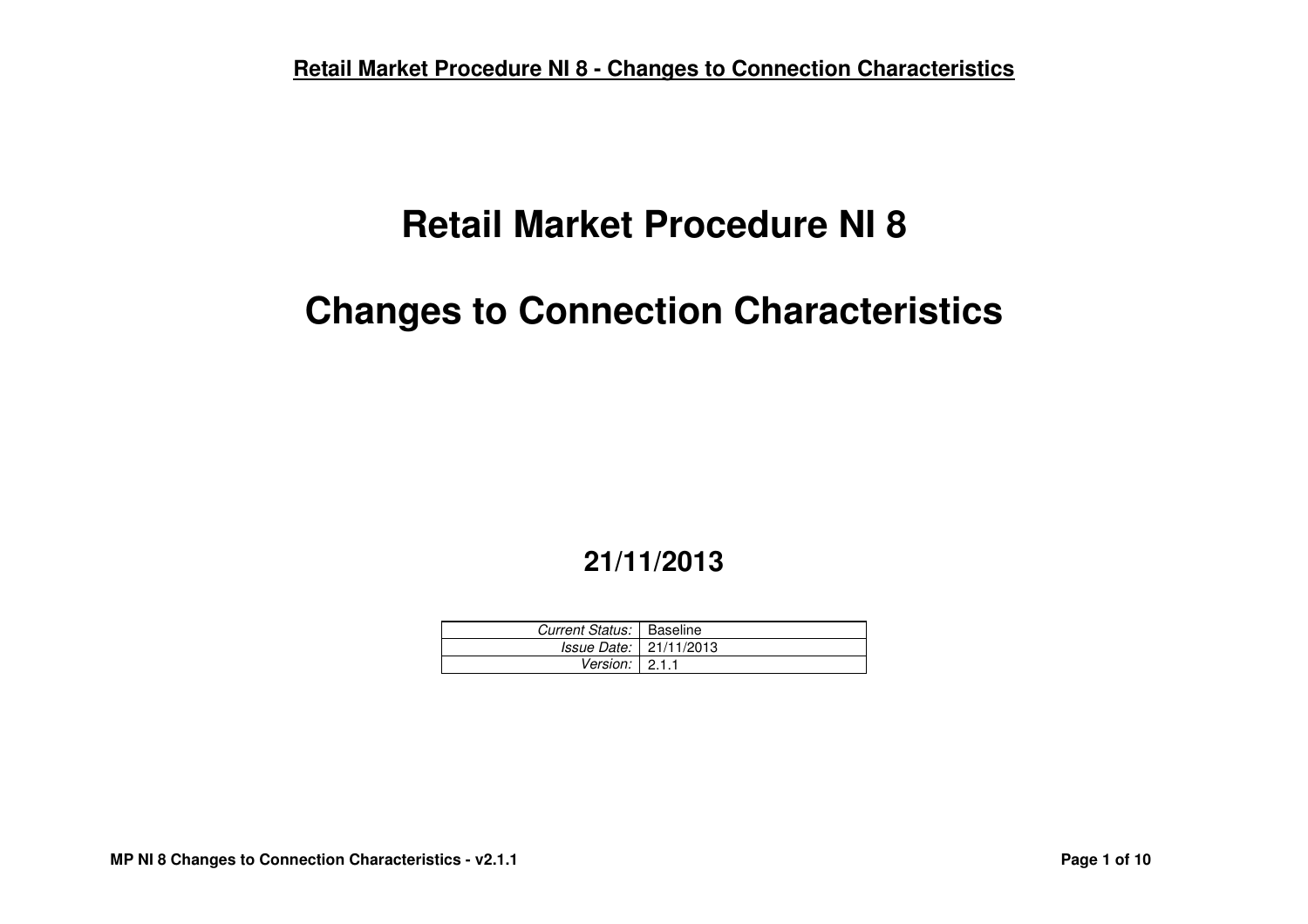### **Table of Contents**

| $\mathbf{1}$   |  |  |  |
|----------------|--|--|--|
| 1.1            |  |  |  |
| 1.2            |  |  |  |
| 1.3            |  |  |  |
| $\overline{2}$ |  |  |  |
| 2.1            |  |  |  |
|                |  |  |  |
|                |  |  |  |
| $2.2^{\circ}$  |  |  |  |
|                |  |  |  |
|                |  |  |  |
| 2.3            |  |  |  |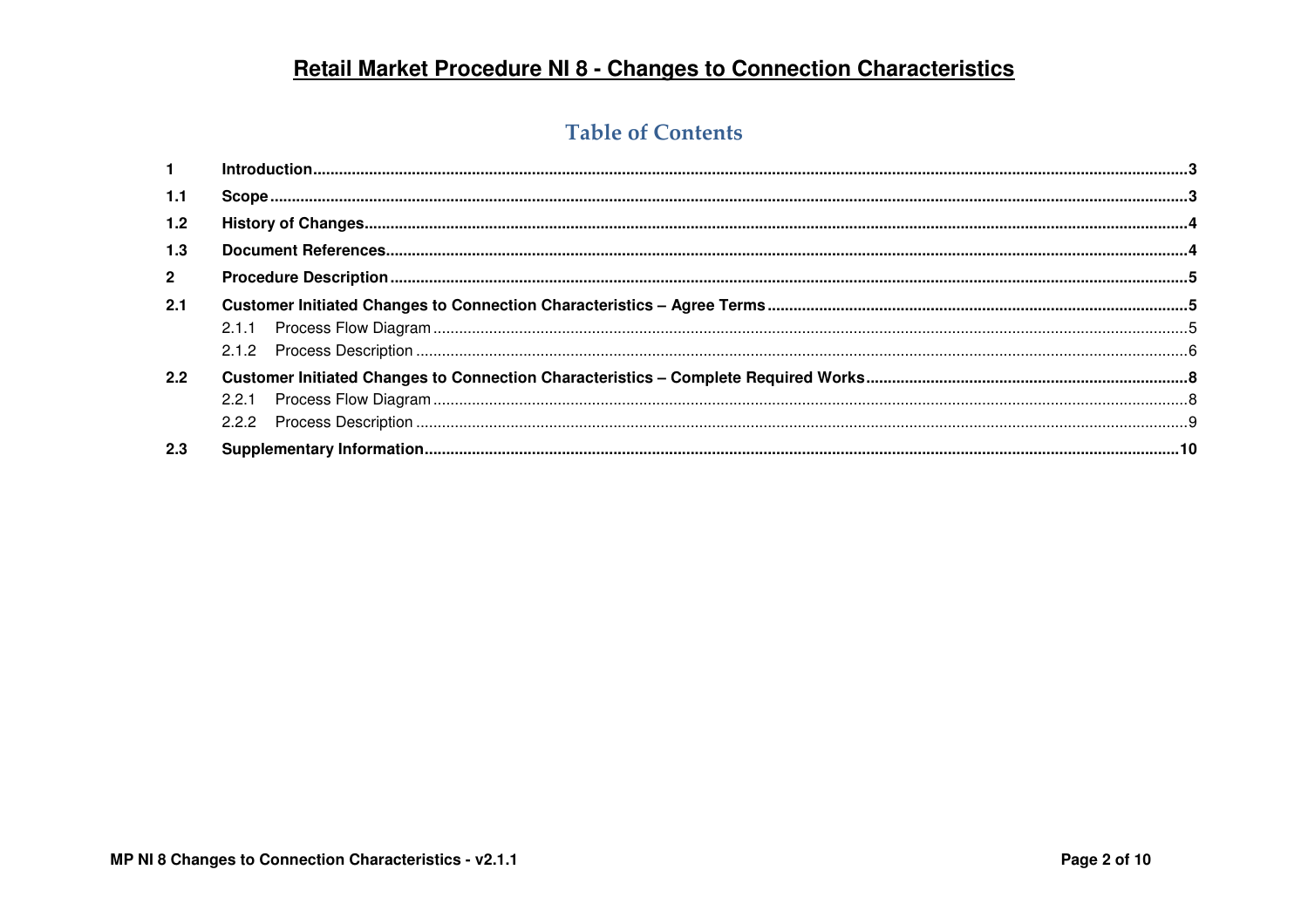### **1 Introduction**

#### **1.1 Scope**

This document describes the Retail Market Procedure for managing Changes to Meter Point Characteristics, e.g. MIC, Connection Voltage, in Northern Ireland.

The Procedure applies to Interval and Non-Interval metered sites.

The Procedure consists of the following sub-processes:

- **Customer Initiated Changes to Connection Characteristics Agree Terms** 
	- o Describes the process of a Customer and NIE agreeing to the design and related costs for a change to the connection characteristics at the customer's Meter Point, and Supplier notification of the proposed changes.
- **Customer Initiated Changes to Connection Characteristics Complete Required Works** 
	- o Describes the process of NIE notifying the Supplier of, and completing, the changes to the connection characteristics at a Meter Point.

This procedure excludes:

- $\circ$  Relocation of metering or supply cable
- o Temporary removal of supply
- $\circ$  Permanent removal of supply. Refer to procedure MP NI 19 Terminate Connection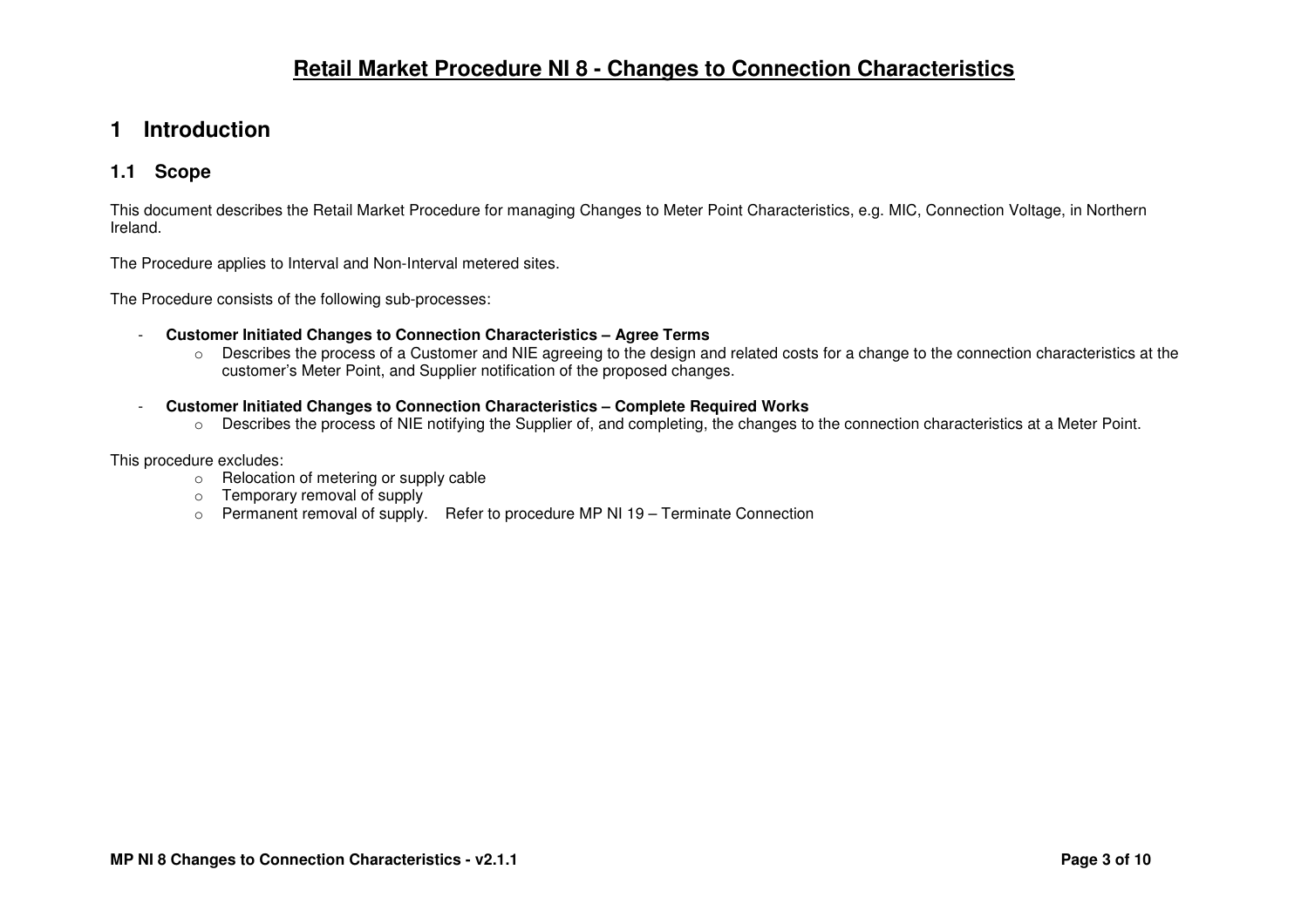### **1.2 History of Changes**

| <b>Version</b> | Source of    | <b>Description of Change</b>                                              |
|----------------|--------------|---------------------------------------------------------------------------|
|                | Change       |                                                                           |
| 0.1            | <b>NIE</b>   | <b>Initial Draft</b>                                                      |
| 0.2            | Paul Merkens | Updated for Supplementary Information on MCR1006 and when MIC is exceeded |
| 0.91           | Paul Merkens | <b>Issued for SIG Review</b>                                              |
| 0.92           | P Merkens    | Update following SIG Workshop                                             |
| 0.93           | P Merkens    | Step to provide message 301N resequenced                                  |
|                |              | Updated for CRID 151                                                      |
| 0.93           | J-E Smith    | Final Draft Issued for Supplier Review prior to SIG Approval              |
| 1.0            | A Ferguson   | <b>Baseline SIG Approval</b>                                              |
| 2.0            | A Ferguson   | Baseline CDA Board Approved                                               |
|                |              | Update for DR1110/CRID 163 - correction to A1.1                           |
| 2.1            | A Ferguson   | Updated to reflect MP NI 39 Glossary of Terms                             |
| 2.1.1          | J-E Smith    | <b>CDA Board Approved</b>                                                 |
|                |              | Updated for DR1132-CRID177<br>$\bullet$                                   |

#### **1.3 Document References**

| <b>Document Reference</b> | Document name                                       |
|---------------------------|-----------------------------------------------------|
| <b>MP NI 11</b>           | Changes to Meter Configuration                      |
| MG NI 19                  | Terminate Connection                                |
| <b>MG NI 34</b>           | Refer to MG NI 34 DUoS, Transaction and PSO Billing |
| <b>MP NI 35</b>           | Change of Metering - Non Interval to Interval       |
| <b>MP NI 39</b>           | NI Market Procedures - Glossary of Terms            |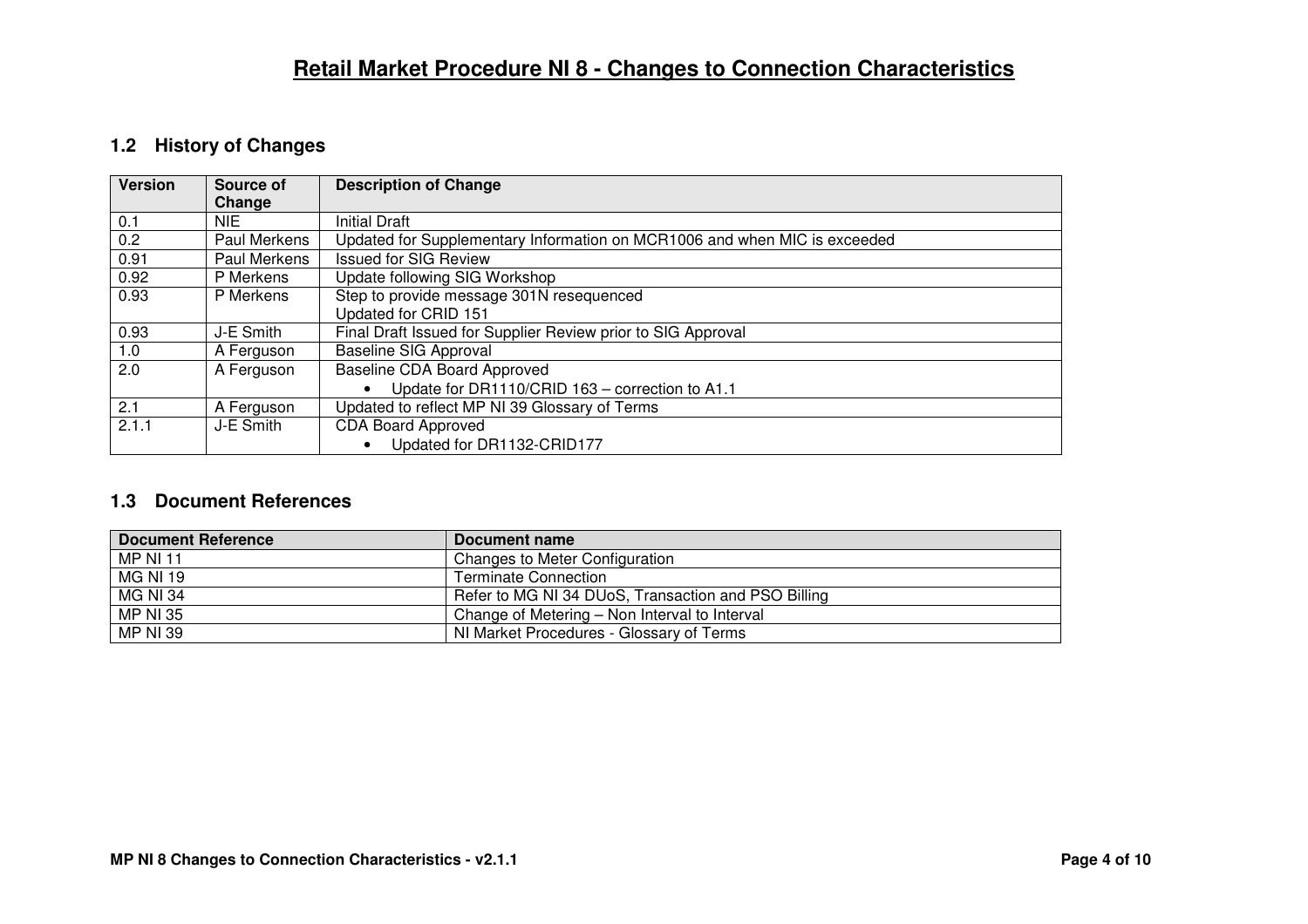### **2 Procedure Description**

- **2.1 Customer Initiated Changes to Connection Characteristics Agree Terms**
- 2.1.1 Process Flow Diagram

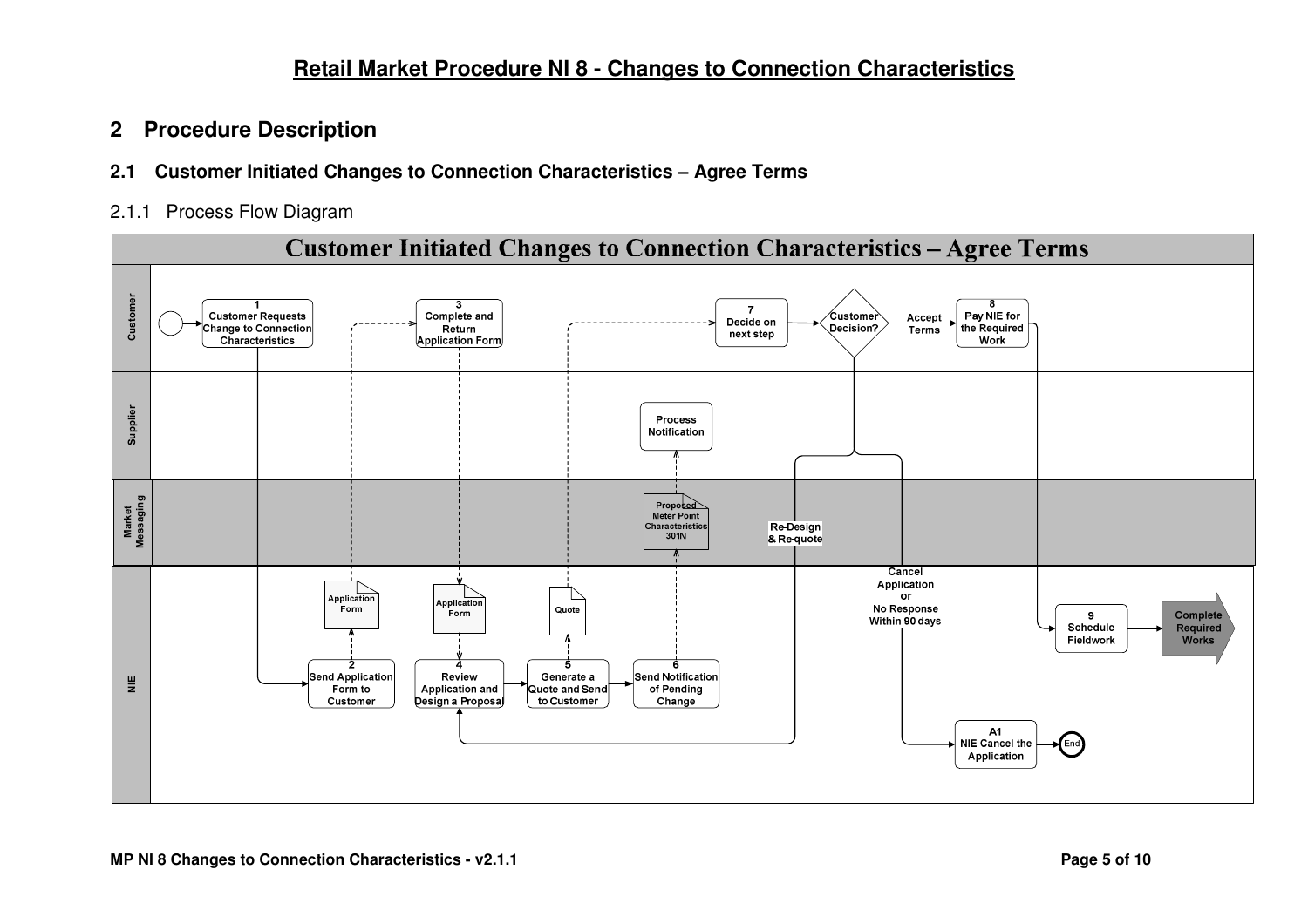### 2.1.2 Process Description

| <b>Step</b>    | Role            | <b>Action</b>                                                                                                                                                                                                                                                                                                                                                                                                                                                                                                     | <b>Interface</b>                  |
|----------------|-----------------|-------------------------------------------------------------------------------------------------------------------------------------------------------------------------------------------------------------------------------------------------------------------------------------------------------------------------------------------------------------------------------------------------------------------------------------------------------------------------------------------------------------------|-----------------------------------|
| 1.             | <b>Customer</b> | A Customer, or their authorised agent, can contact NIE directly to request an application form for:<br>A change to an existing MIC or MEC<br>$\bullet$<br>A new MEC, where no existing MEC is in force<br>$\bullet$<br><b>Changes to Connection Voltage</b><br>$\bullet$<br>Changes between single and three phase metering<br>$\bullet$<br>A change of meter configuration in parallel with a change of usage<br>$\bullet$<br>Alternatively the Customer can download the application form from the NIE website. |                                   |
| $\overline{2}$ | <b>NIE</b>      | NIE will send out the form to the Customer.                                                                                                                                                                                                                                                                                                                                                                                                                                                                       | Form to Customer                  |
| 3              | <b>Customer</b> | The Customer must complete and sign the form, and return it to NIE along with any additional required<br>documentation, e.g.<br>Increased supply<br><b>Existing load details</b><br>Proposed additional load<br>Anticipated new maximum demand<br>$\bullet$<br>The complete list is defined in the Application Checklist on the application form.                                                                                                                                                                 | <b>Application Form</b><br>to NIE |
| 4, 5           | <b>NIE</b>      | On receipt of a completed, signed application form and all additional documentation, NIE will carry out a<br>design for the connection and send a quotation for the work to the Customer.<br>The quotation is valid for 90 days.<br>NIE may need to carry out a detailed site survey before issuing the quotation. NIE will make arrangements<br>with the Customer first if this is required<br>This design process can take between two and twelve weeks.                                                        | Quote<br>to Customer              |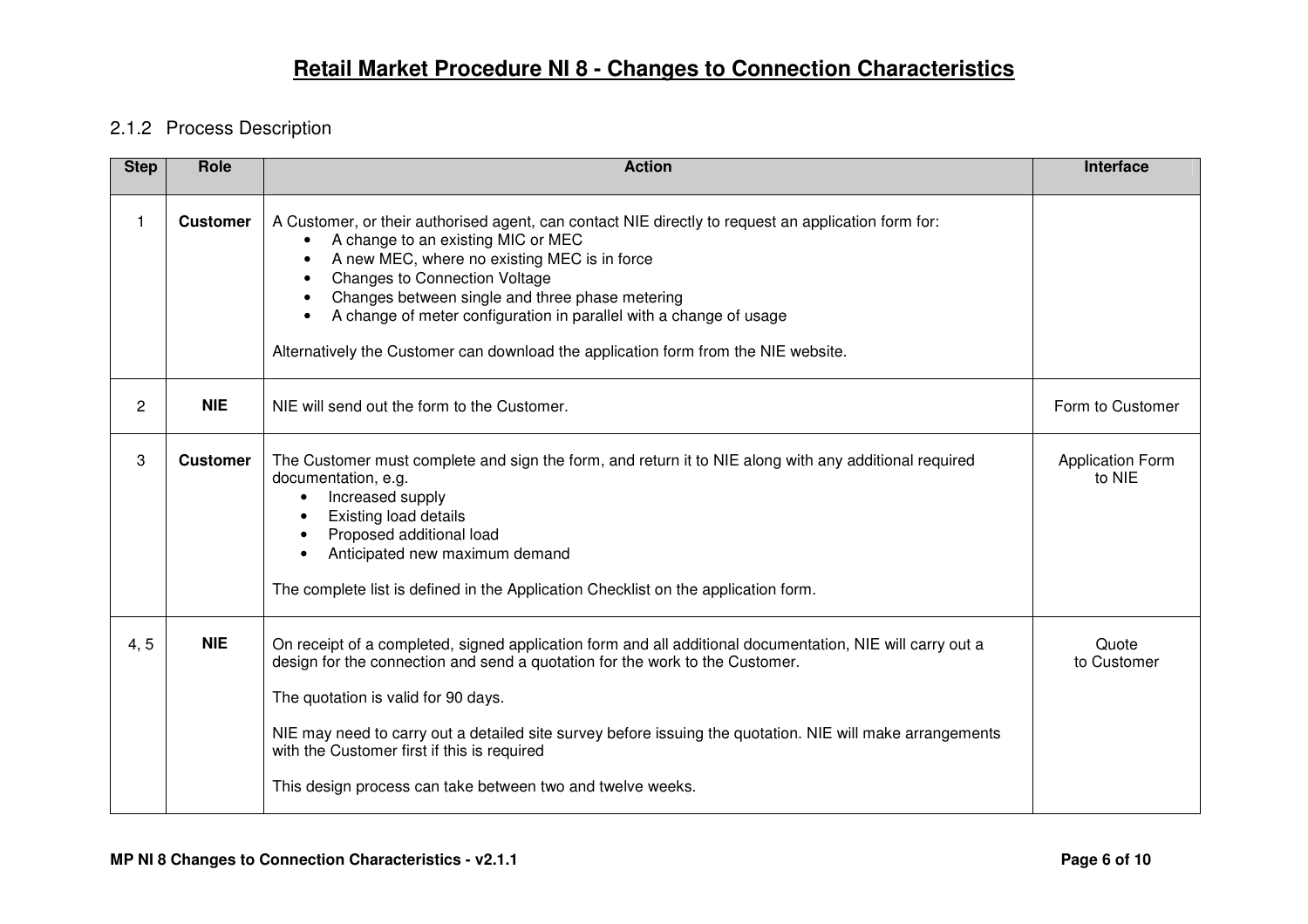| <b>Step</b>    | Role            | <b>Action</b>                                                                                                                                                                                                                                                                                                                                                                                                                                                               | Interface           |
|----------------|-----------------|-----------------------------------------------------------------------------------------------------------------------------------------------------------------------------------------------------------------------------------------------------------------------------------------------------------------------------------------------------------------------------------------------------------------------------------------------------------------------------|---------------------|
| 6              | <b>NIE</b>      | NIE will notify the registered Supplier of the pending changes by sending a Proposed Meter Point<br>Characteristics market message.<br>The Proposed Meter Point Characteristics market message will only include values that are going to change,<br>with the exception of the MPRN and Meter Point Address.                                                                                                                                                                | 301N<br>to Supplier |
| 7, 8           | <b>Customer</b> | On receipt of the quotation from NIE, the Customer has three options:<br>Decide not to proceed with the proposed changes – NIE will cancel the application.<br>2. Alter the proposed changes and request a new design and quotation from NIE – NIE will re-design<br>and re-issue a new quotation to the Customer. A new quotation does not invalidate any previous<br>quotation.<br>3. Accept the terms of the quotation and pay NIE within 90 days of the quotation date. |                     |
| A <sub>1</sub> | <b>NIE</b>      | If the Customer does not contact NIE, or fails to pay NIE, within the 90 day timeframe, the quotation becomes<br>invalid and NIE will cancel the application.                                                                                                                                                                                                                                                                                                               |                     |
| 9              | <b>NIE</b>      | NIE will schedule the Fieldwork on receipt of payment from the Customer                                                                                                                                                                                                                                                                                                                                                                                                     |                     |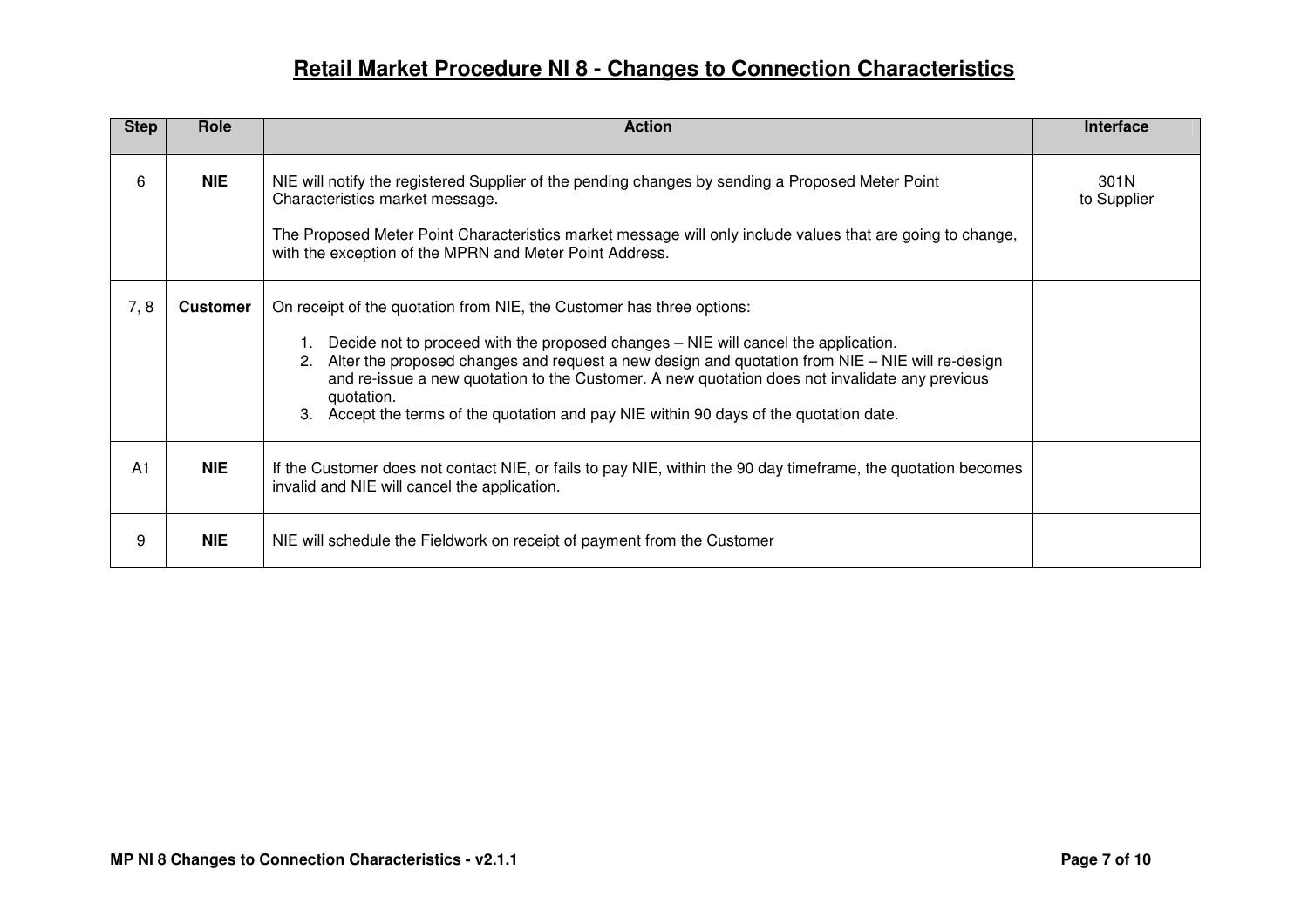- **2.2 Customer Initiated Changes to Connection Characteristics Complete Required Works**
- 2.2.1 Process Flow Diagram

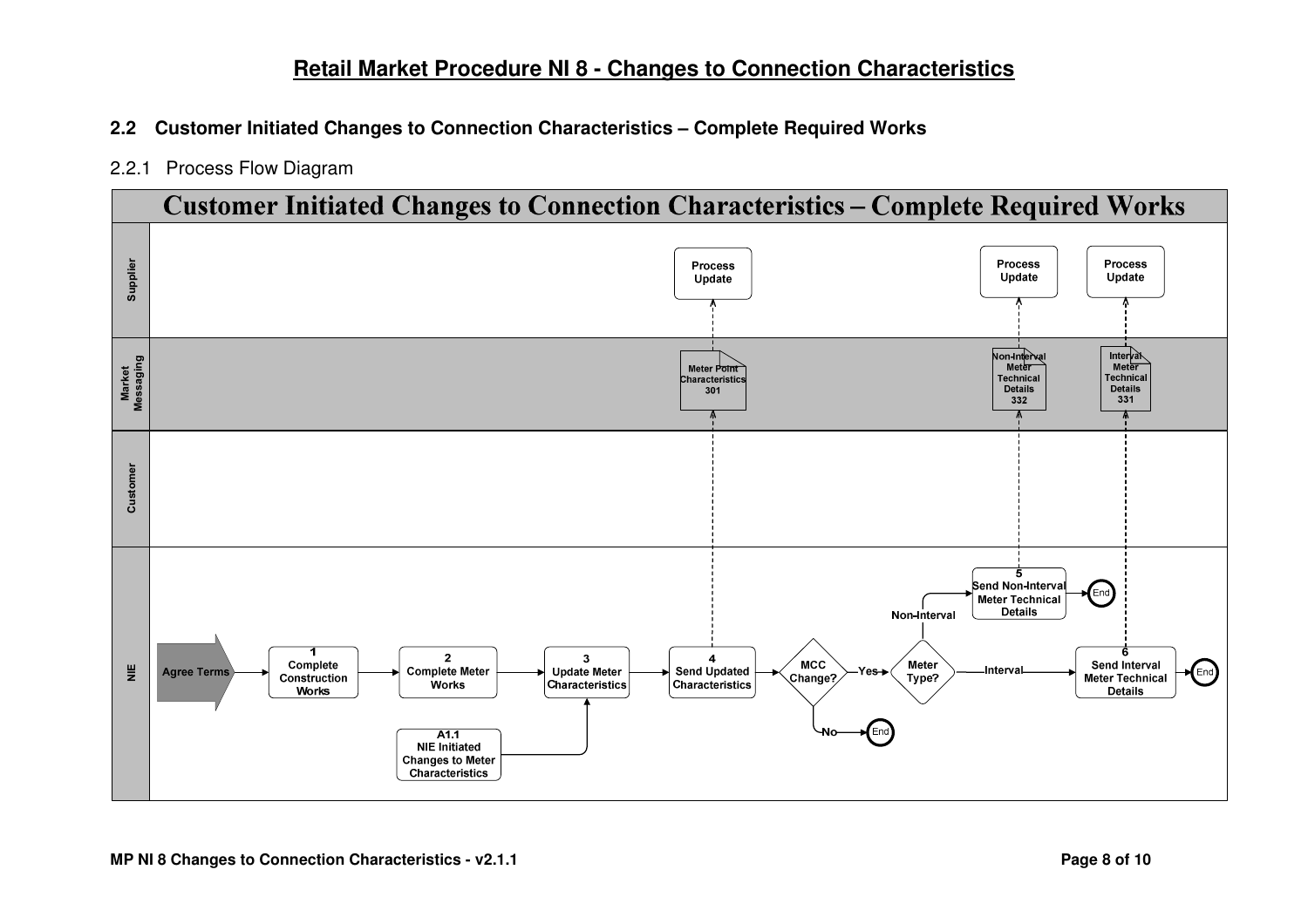### 2.2.2 Process Description

| <b>Step</b> | Role       | <b>Action</b>                                                                                                                                                                                                                                                                                                                                                                                                                                                                                   | Interface                |
|-------------|------------|-------------------------------------------------------------------------------------------------------------------------------------------------------------------------------------------------------------------------------------------------------------------------------------------------------------------------------------------------------------------------------------------------------------------------------------------------------------------------------------------------|--------------------------|
| $\mathbf 1$ | <b>NIE</b> | NIE will contact the Customer to agree a date for completion of any necessary site construction work.                                                                                                                                                                                                                                                                                                                                                                                           |                          |
| 2, 3        | <b>NIE</b> | NIE will complete the necessary meter works at the Meter Point and update the Meter Point Characteristics<br>and metering details accordingly.                                                                                                                                                                                                                                                                                                                                                  |                          |
| A1.1        | <b>NIE</b> | NIE may also initiate changes to Connection Characteristics outside of a request from a Customer. These<br>changes can include:<br>Annual changes to CSC. Refer to MG NI 34 DUoS, Transaction and PSO Billing<br>$\bullet$<br>CSC changes arising from buyout or termination of the five year agreement.<br>Change to MIC Start Date<br>Change to CSC Start Date<br>Where there is a buyout of a five year CSC agreement, the buyout is completed manually and the CSC is<br>immediately reset. |                          |
| 4           | <b>NIE</b> | NIE will notify the Supplier of the new characteristics by sending a Meter Point Characteristics market<br>message.<br>The market message will contain all Meter Point Characteristic values that are applicable at the Meter Point<br>following any change, i.e. not only those which have changed.                                                                                                                                                                                            | 301<br>to Supplier       |
| 5, 6        | <b>NIE</b> | If the meter works involved a change to the metering configuration, NIE will notify the Supplier by sending<br>either:<br>a Non-Interval Meter Technical Details market message for Non-Interval Meter Points, or<br>an Interval Meter Technical Details market message for Interval Meter Points.<br>$\bullet$                                                                                                                                                                                 | 331 / 332<br>to Supplier |